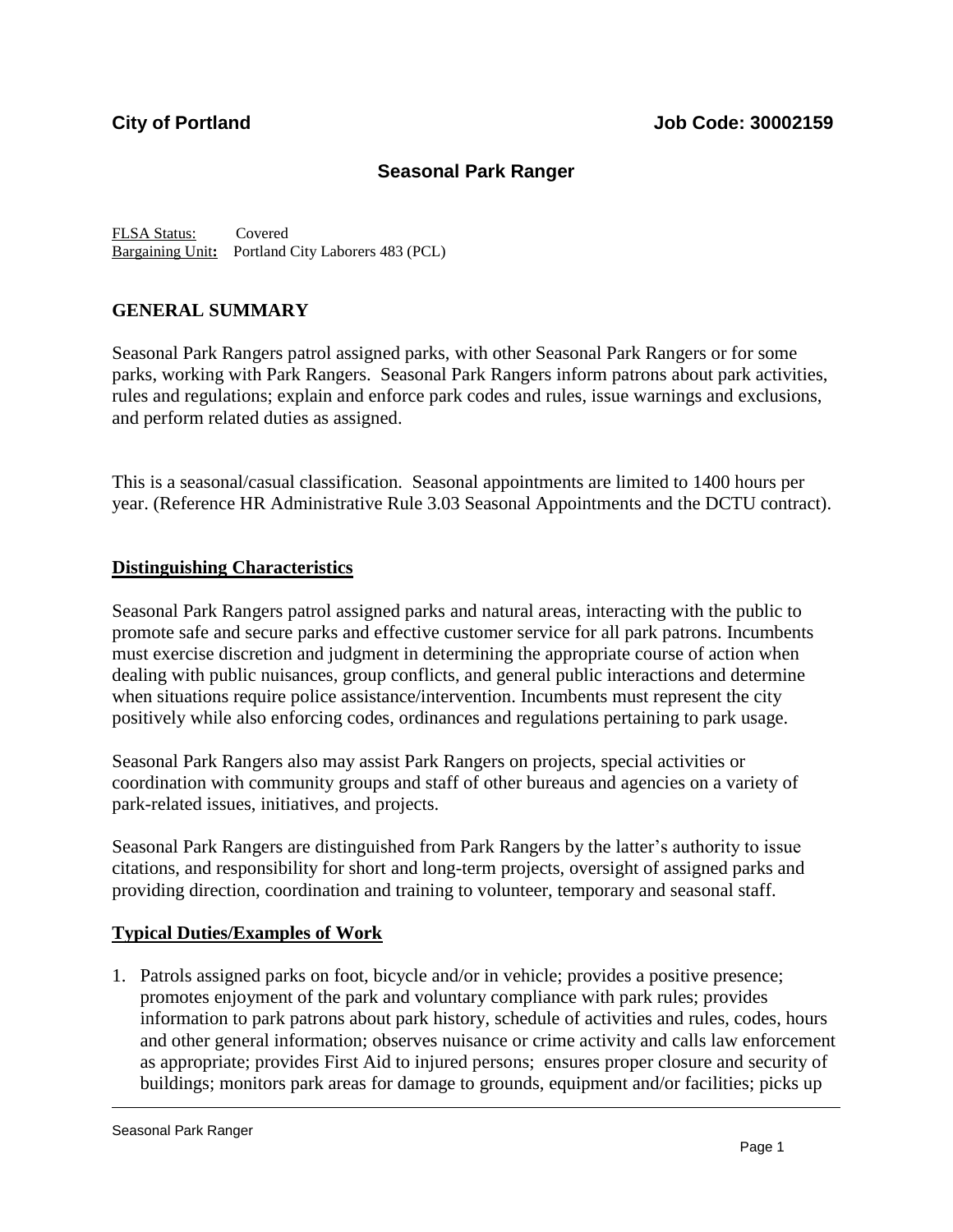and properly disposes of litter; documents daily activity in parks and follows up on citizen concerns.

- 2. Enforces park codes and rules; interprets and communicates park codes and rules to the public; issues warnings and exclusions; acts as a deterrent to park code violations; involves law enforcement authorities as necessary to maintain park security and safety; performs assigned traffic and event management activities at various park events and functions.
- 3. Helps resolve conflicts between park users; addresses a variety of park use issues, such as permit-related conflicts, homelessness and illegal camping, traffic/pedestrian/sidewalk/path use, dog-related issues, substance abuse in parks and other problems; responds to citizen complaints regarding nuisance activity in parks; interprets procedures and regulations to determine the specific park violation.
- 4. Assist other park staff and law enforcement to investigate suspicious activities; provides assistance to police when necessary; creates accurate logs and reports for use by Parks and Recreation Bureau and by the police, city attorneys, and other outside agencies including social service providers; may be called to testify; responds to calls for service; implements emergency closure of parks or facilities due to public health, safety or other issues; coordinates with first responder and first aid services; provides first aid.
- 5. Performs related duties as assigned.

# **Required Knowledge, Skills and Abilities**

Knowledge of: City codes related to Parks; federal, state and local laws and rules applicable to public safety and security in parks; observation and investigation techniques and procedures; social service techniques; the impact of enforcement actions; the political sensitivity of public perception.

Ability to: deal tactfully with the public; explain park policies, rules and procedures; resolve conflicts and mediate disputes; assess violations and develop appropriate responses; maintain accurate logs and notes; provide factual information based on observation; operate computer software related to position; convey and obtain pertinent information from sometimes upset or difficult people; follow written and verbal procedures; establish and maintain effective working relationships with a diversity of others.

Skill in: conflict resolution and communication techniques; assessing violation and developing solutions; applying practical judgment to enforcement and information gathering situations; twoway radio procedures; alertness and situational awareness, particularly in secluded areas.